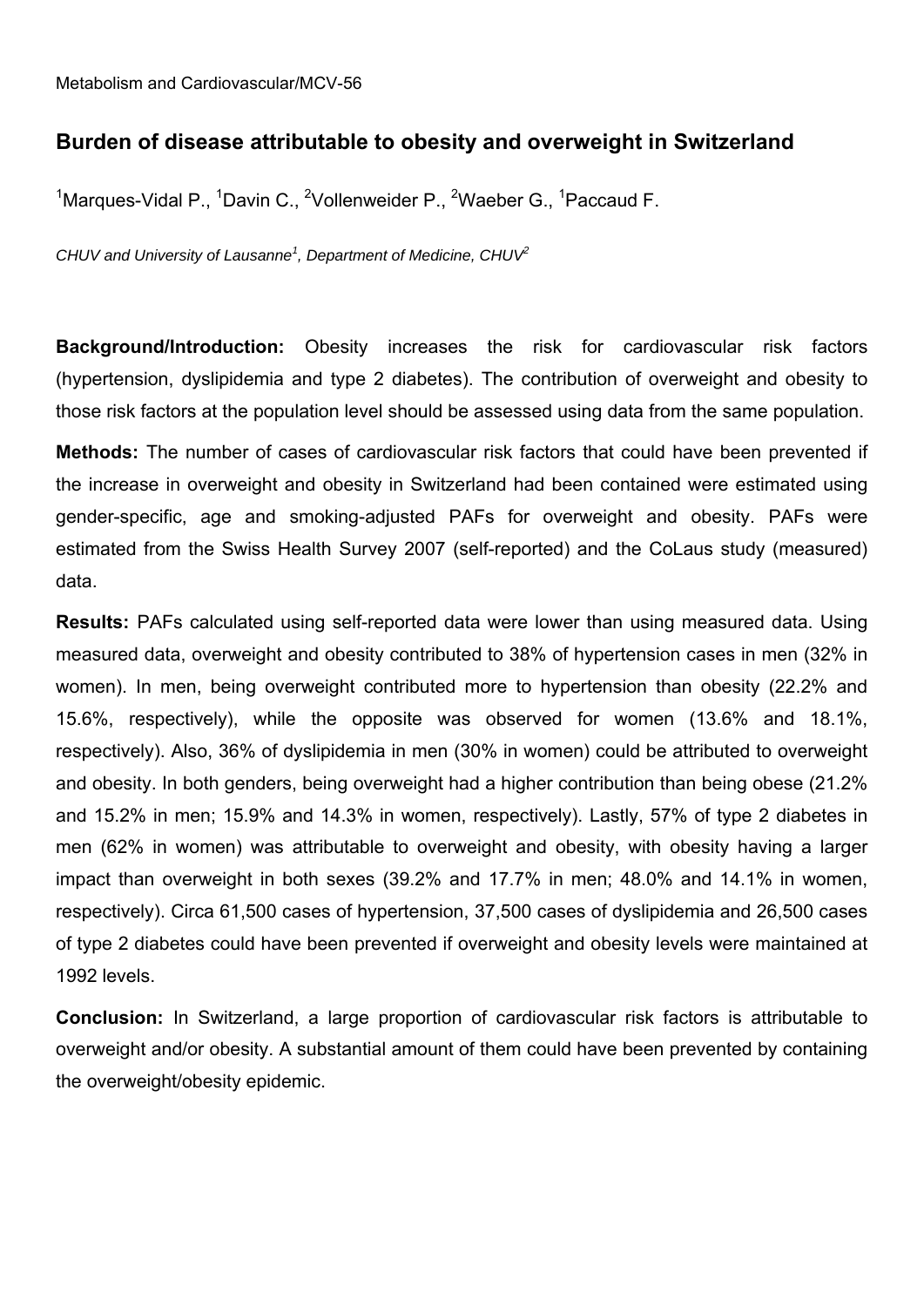**Faculty of Biology and Medicine** 

# **FBM Research Day**

**January 27, 2011 César Roux Auditorium** 

# **Cardiovascular** and **Metabolic Disorders**

Unil

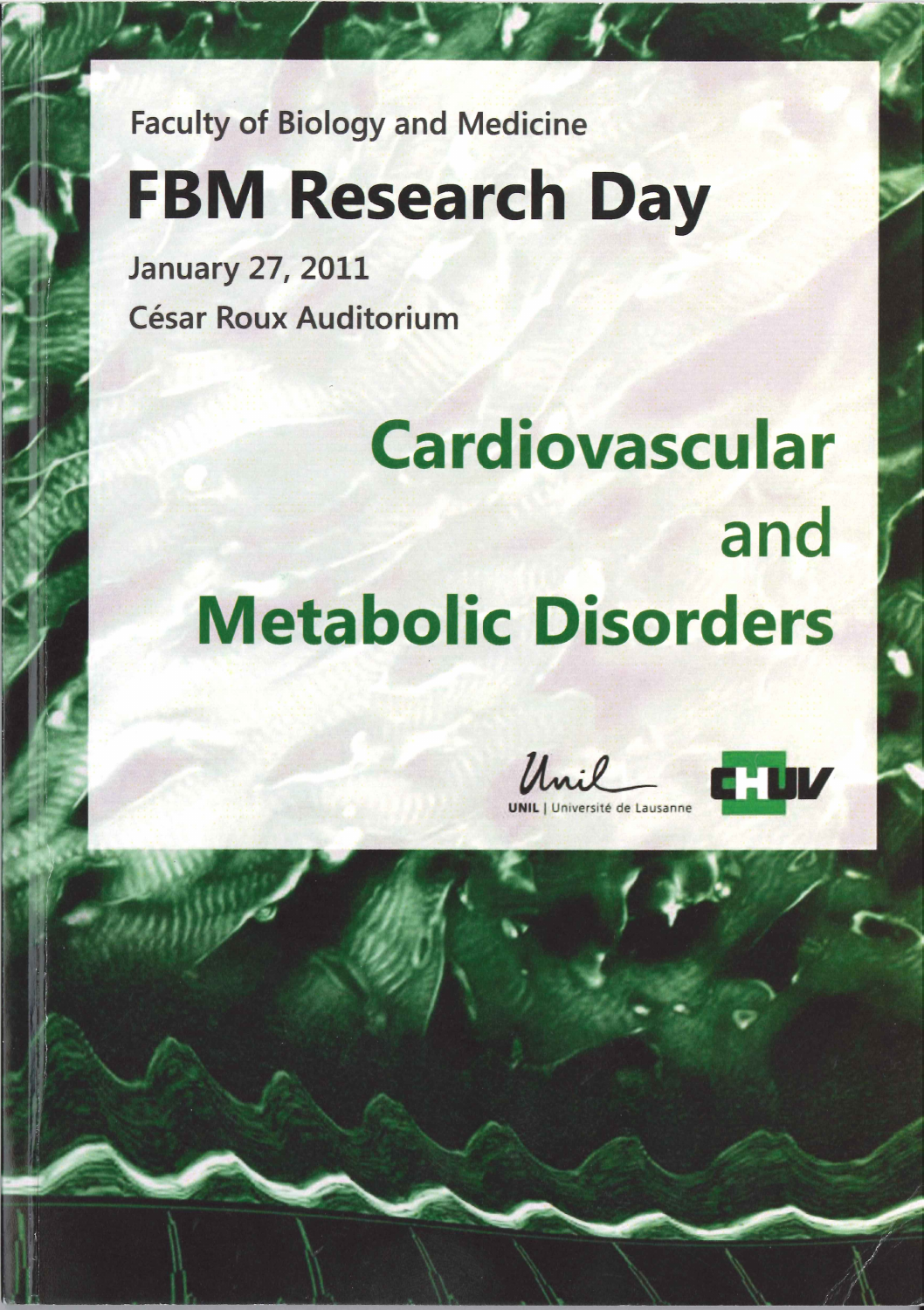## *Contents*

| Message of the Vice-Dean for Research |
|---------------------------------------|
|                                       |

|--|--|

#### **Abstracts**

| <b>GEN</b> |  |
|------------|--|
| <b>IMI</b> |  |
|            |  |
| <b>NEU</b> |  |
| ODE        |  |
|            |  |

|--|--|

Cover: Yannick Krempp, Department of Cell Biology and Morphology – UNIL

Photos: Epifluorescence microscopy of a mouse heart section showing a-actinin stained cardiomyocytes provided by Philippe Kiehl and Thierry Pedrazini, Experimental Cardiology Unit, CHUV (top) and echocardiographic M-mode image and ECG monitoring of a beating mouse heart provided by Corinne Berthonneche et al., Cardiovascular Assessment Facility & Experimental MIcrosurgery Facility (CAF/EMIF), Cardiomet, CHUV (bottom)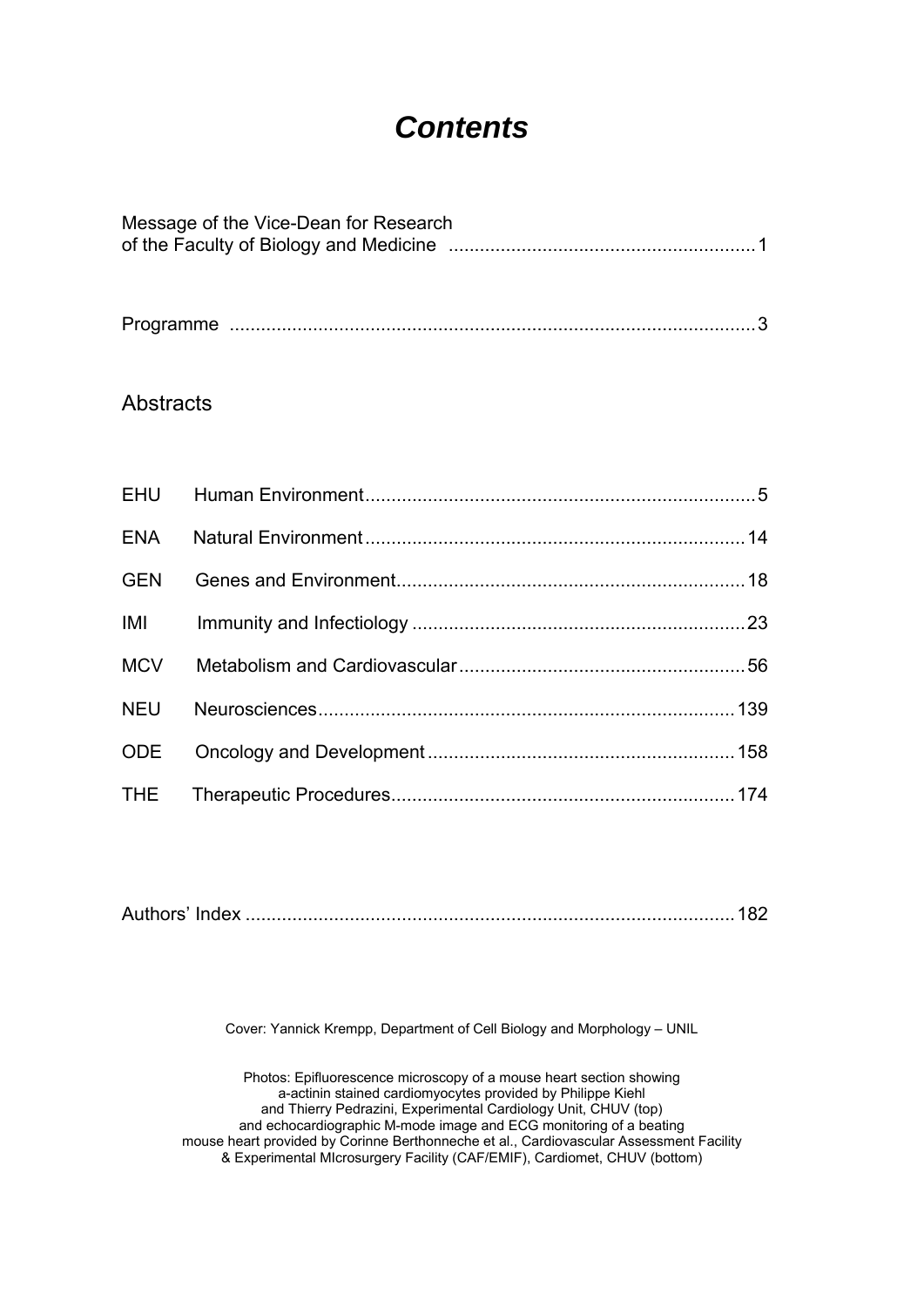

## *Organisation 2011*

## *Scientific Committee*

*Ivan Stamenkovic Institute of Pathology – CHUV* 

*Liliane Michalik Center for Integrative Genomics – UNIL* 

> *Lucia Mazzolai Angiology – CHUV*

*François Pralong Endocrinology, Diabetology and Metabolism – CHUV* 

> *Gérard Waeber Internal Medicine - CHUV*

> > *Eric Eeckhout Cardiology – CHUV*

### *FBM Organisation Committee*

*Jovan Mirkovitch Zadria Berzin Nathalie Magnenat Anne Tricot*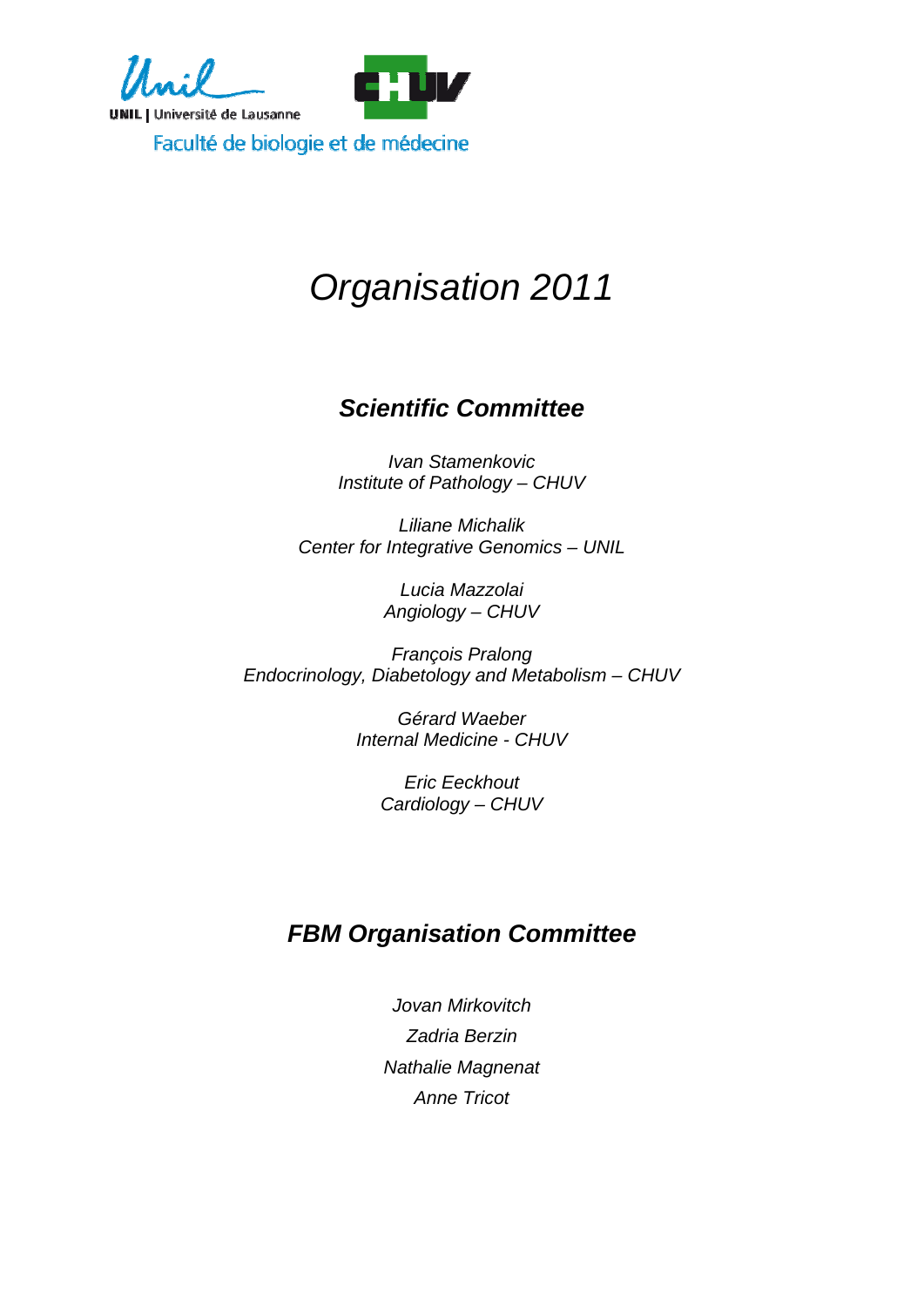#### **Message of the Vice-Dean for Research**

Dear Friends and Colleagues,

On behalf of the Organizing Committee I would like to welcome you to the ninth edition of the CHUV Research Day, which will be dedicated to cardiology and metabolism. Clinical and research development in both fields has been given high priority at the CHUV and UNIL, and the coming years should see significant progress toward the establishment of corresponding clinical and research centres.

Growing evidence indicates that inflammation is causally related to obesity and diabetes. Thus, obesity is associated with low grade systemic inflammation that constitutes one of the mechanisms underlying obesity-associated morbidity. Moreover, chronic inflammation is a significant risk factor for the development of cardiovascular and metabolic disease and continuous secretion of factors such as TNF $\alpha$  and IL-6 is associated with increased risk for numerous chronic diseases including insulin resistance, atherosclerosis and type 2 diabetes.

Given that obesity is a complex disorder, a mutidisciplinary approach is necessary to unravel its pathogenesis and underlying mechanisms. The use of numerous « omic » technologies including genomics, proteomics and metabolomics is becoming essential in order to identify inflammatory biomarkers that may be implicated in the pathogenesis of obesity and the mechanisms that link the increase in adipose mass to morbidity. Once identified, elucidation of the role of the relevant inflammatory factors in the various disorders related to obesity will be essential.

Among cardiovascular diseases, atherosclerosis is linked not only to inflammation but to an adaptive immune response as well. However, whereas the role of Th1 lymphocytes in atherogenesis is well established, less is known about the role of othee T cell subsets, including Th2 and Th17. Elucidation of the full repretoire of mechanisms whereby adaptive immunity enhances atherogenesis will no doubt be important.

The program to which you have been invited will cover a variety of aspects of the implication of inflammation and immunity in obesity and atherogenesis with a view as to possible novel therapeutic approaches down the line.

I would like to thank the Scientific Committee for putting together a high quality program with a superb panel of guest speakers and hope that you will find the event to be both stimulating and enjoyable.

Ivan Stamenkovic Vice-Doyen for Research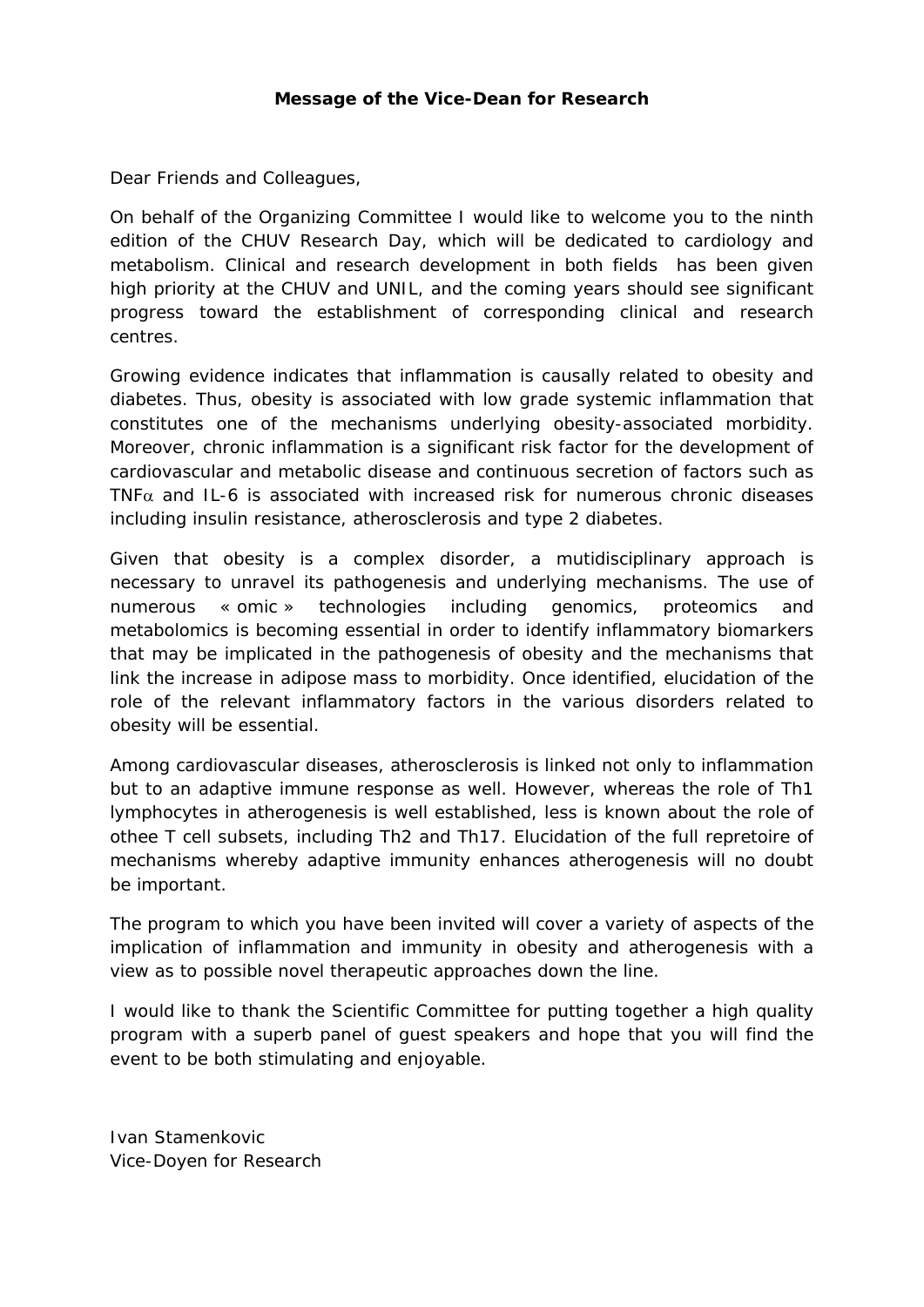#### **Message du Vice-Doyen de la Recherche**

Cher(e)s Collègues, Cher(e)s Ami(e)s,

Je vous souhaite la bienvenue à la neuvième édition de la Journée de Recherche CHUV dont les thématiques sont la cardiologie et le métabolisme. Ces thématiques représentent des domaines de développement prioritaires du CHUV et de l'UNIL et prennent une importance croissante dans notre Faculté.

Les développements récents dans le domaine du métabolisme indiquent que l'inflammation joue un rôle important dans l'obésité et dans le diabète. Ainsi, l'obésité est associée à un état inflammatoire systémique chronique de bas grade qui constitue l'un des mécanismes potentiels impliqué dans les complications de l'obésité. L'inflammation chronique de bas grade est un facteur de risque significatif pour les maladies cardiovasculaires et métaboliques, et la sécrétion continue des médiateurs tels que le TNFα et l'IL-6 est associée à un risque augmenté pour de nombreuses maladies chroniques y compris la résistance à l'insuline, l'artériosclérose et le diabète de type II.

La physiologie de l'obésité étant complexe, il est évident qu'une approche multidisciplinaire est nécessaire pour comprendre son processus et les mécanismes qui y conduisent. L'utilisation de nouvelles technologies, y compris la génomique, la protéomique et la métabolomique devient indispensable afin d'identifier les biomarqueurs inflammatoires qui pourraient être impliqués dans la pathogénèse de l'obésité ainsi que dans les mécanismes moléculaires qui lient l'augmentation la masse du tissu adipeux aux dysfonctions de l'organisme. Il est de ce fait essentiel de comprendre le rôle des différents facteurs inflammatoires dans les affections liées à l'obésité.

Parmi les maladies cardiovasculaires, la pathogénèse de 'artériosclérose est intimement liée à la réponse immune adaptative. Toutefois, alors que le rôle athérogène des lymphocytes Th1 est bien établi, celui des autres sous groupes lymphocytaires T, y compris Th2 et Th 17 l'est moins mais de plus en plus de données suggèrent que ces lymphocytes participent à la régulation de l'artériosclérose et l'élucidation de leur mécanisme d'action sera d'importance.

Le programme auquel vous êtes conviés fait le point sur les approches actuelles de l'analyse de la réponse inflammatoire et immune dans l'obésité et dans l'artériosclérose et examine les voies thérapeutiques possibles.

Je tiens à remercier les membres du comité scientifique pour avoir établi un programme stimulant et de très haute qualité et je vous souhaite de passer une journée agréable.

Ivan Stamenkovic Vice-Doyen de la Recherche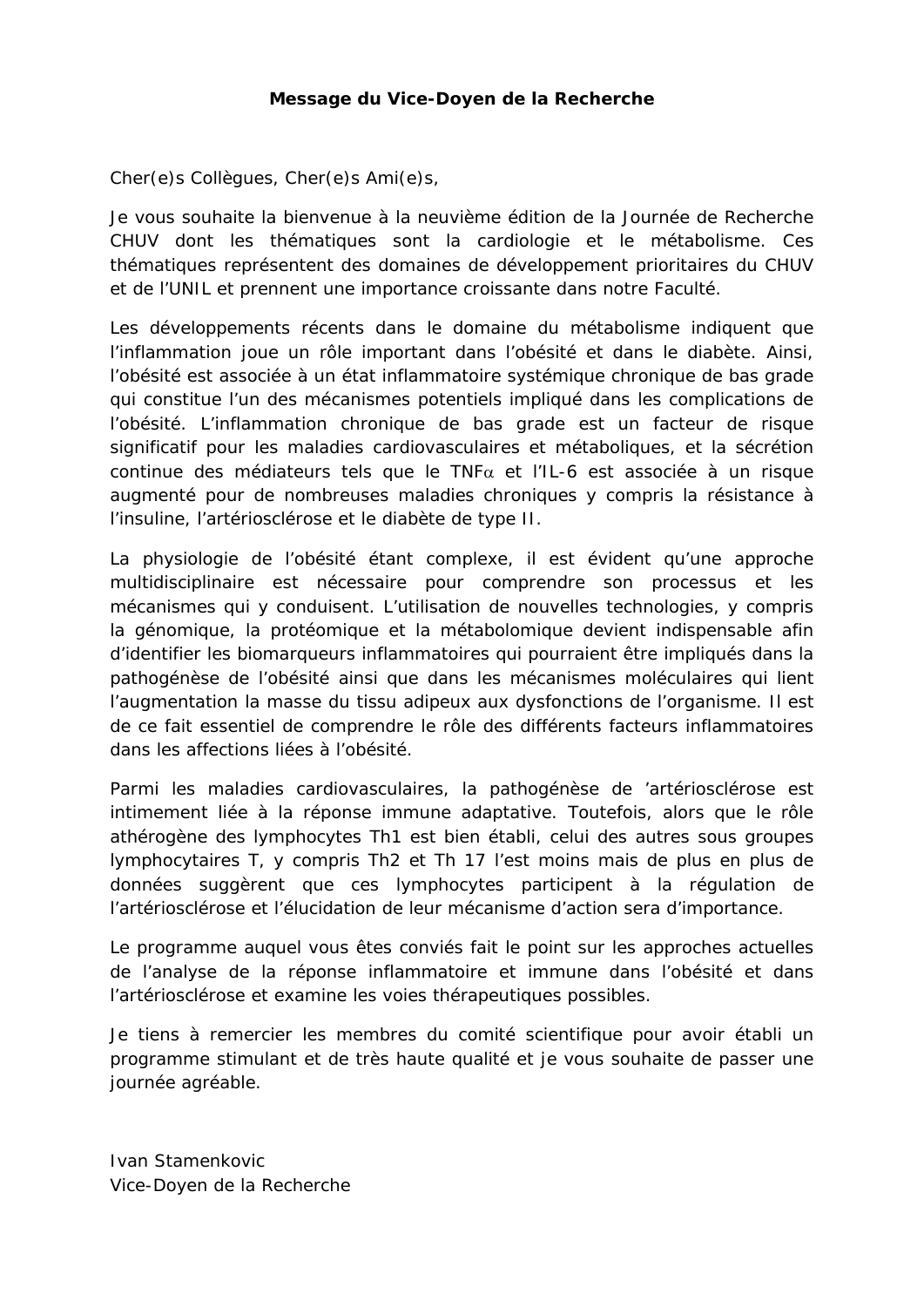

*Faculty of Biology and Medicine FBM RESEARCH DAY 2011 Thursday, January 27th, 2011* 

*César-Roux Auditorium, CHUV, Lausanne Attendance is free - No registration is necessary*

## *"Cardiovascular & Metabolic Disorders"*

| 08:45 | <b>Ivan STAMENKOVIC</b>                                                                                                                    |       | <b>ATHEROSCI</b>                                    |  |
|-------|--------------------------------------------------------------------------------------------------------------------------------------------|-------|-----------------------------------------------------|--|
|       | <b>Vice Dean for Research</b>                                                                                                              | 13:30 | <b>Ziad MA</b>                                      |  |
|       | <b>NUTRITION AND METABOLISM</b>                                                                                                            |       | Inserm L<br><b>Universit</b><br>Adaptive            |  |
|       | 09:00 Karine CLEMENT                                                                                                                       | 14:15 | Euresea                                             |  |
|       | Pierre & Marie Curie University, Paris, France<br>Human adipose tissue; pathological alteration in<br>obesity and diabetes                 | 15:45 | Coffee &                                            |  |
|       | 09:45 Coffee & Poster presentations                                                                                                        |       | <b>VASCULAR</b>                                     |  |
| 10:15 | <b>PACTT and morning short talks</b><br>11:45 Johan AUWERX<br>EPFL, Lausanne, Switzerland<br>Integrating metabolic control by NAD+ sensors | 16:15 | <b>Pierre E</b><br>G. Pomp<br>Vascular<br>for thera |  |
|       |                                                                                                                                            | 17:00 | <b>Poster F</b>                                     |  |
| 12:30 | Lunch, Coffee & Poster presentations                                                                                                       | 17:30 | <b>Apéritif</b>                                     |  |

*ATHEROSIS & INFLAMMATION* 

| 13:30 | <b>Ziad MALLAT</b>                     |
|-------|----------------------------------------|
|       | Inserm U970, Paris, France             |
|       | University of Cambridge, Cambridge, UK |
|       | Adaptive Immunity in Atherosclerosis   |
|       |                                        |

- **Euresearch and afternoon short talks**
- **Coffee & Poster presentations**

#### **CULAR AGEING VASCULAR AGEING**

- **Pierre BOUTOUYRIE** G. Pompidou European Hospital, Paris, France *Vascular ageing: patholophysiology and basis for therapeutics*
- **Poster Prize Ceremony**